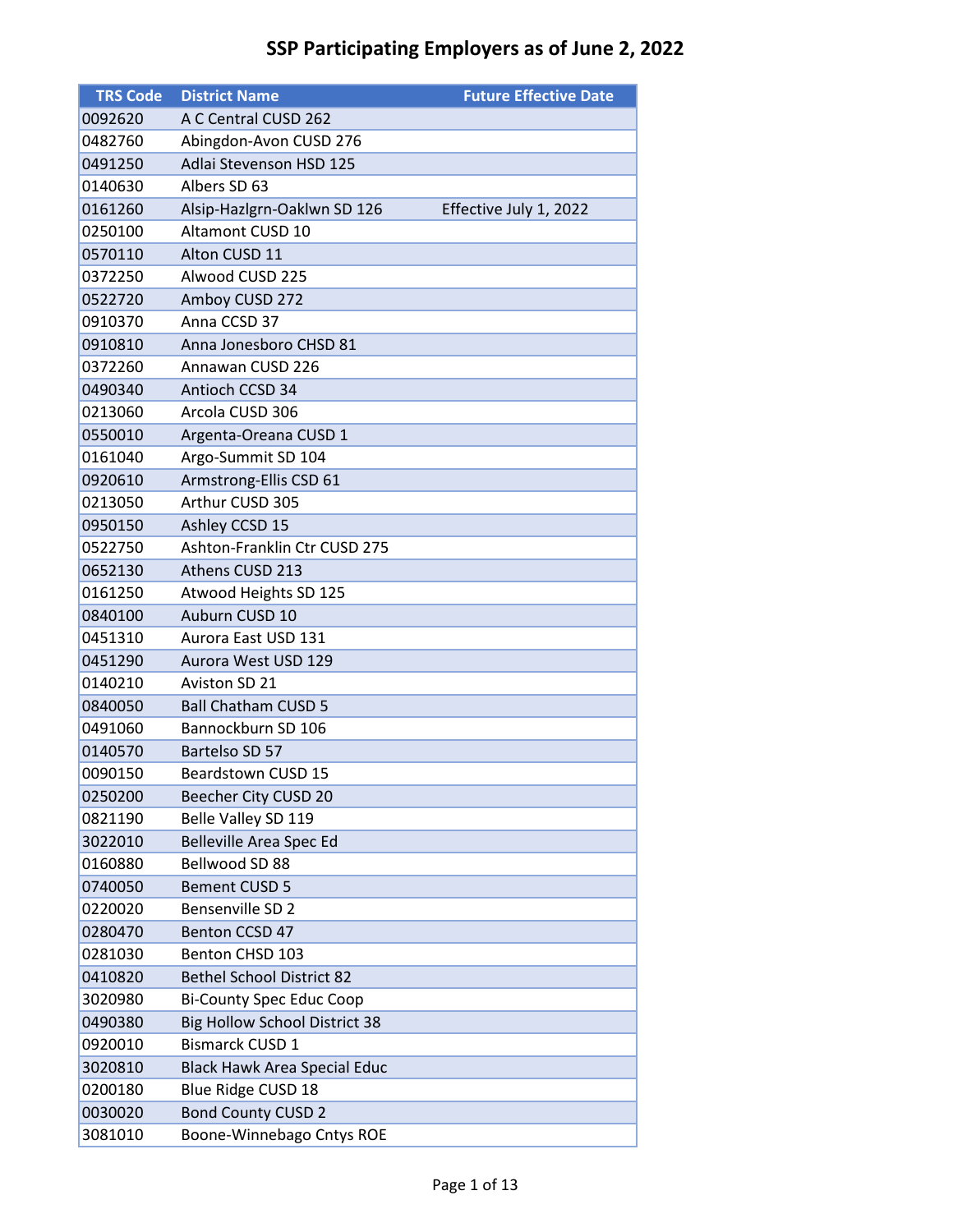| <b>TRS Code</b> | <b>District Name</b>                | <b>Future Effective Date</b> |
|-----------------|-------------------------------------|------------------------------|
| 0460530         | <b>Bourbonnais SD 53</b>            |                              |
| 0140120         | Breese SD 12                        |                              |
| 0162280         | <b>Bremen CHSD 228</b>              |                              |
| 0723090         | Brimfield CUSD 309                  |                              |
| 0050010         | Brown County CUSD 1                 |                              |
| 0262010         | Brownstown CUSD 201                 |                              |
| 0070420         | <b>Brussels CUSD 42</b>             |                              |
| 0560080         | <b>Bunker Hill CUSD 8</b>           |                              |
| 0063400         | <b>Bureau Valley CUSD 340</b>       |                              |
| 0621700         | <b>Bushnell-Prairie CUSD 170</b>    |                              |
| 0161550         | Calumet City SD 155                 |                              |
| 0161320         | Calumet Public SD 132               |                              |
| 0372270         | Cambridge CUSD 227                  |                              |
| 0290660         | Canton Union SD 66                  |                              |
| 3060840         | Capital Area Career Center          |                              |
| 0391650         | Carbondale CHSD 165                 |                              |
| 0560010         | Carlinville CUSD 1                  |                              |
| 0140010         | Carlyle CUSD 1                      |                              |
| 0970050         | Carmi-White Cnty CUSD 5             |                              |
| 0830020         | <b>Carrier Mills-Stonefort SD 2</b> |                              |
| 3020080         | Carroll-JoDav-Stephenson ROE        |                              |
| 0310010         | Carrollton CUSD 1                   |                              |
| 1000050         | Carterville CUSD 5                  |                              |
| 0630260         | Cary CCSD 26                        |                              |
| 0120040         | Casey Westfield CUSD 4C             |                              |
| 0220630         | Cass SD 63                          |                              |
| 0870210         | Central A & M CUSD 21               |                              |
| 0140710         | Central CHS 71                      |                              |
| 0581330         | Central City SD 133                 |                              |
| 0900510         | <b>Central School District 51</b>   |                              |
| 0582000         | Centralia HSD 200                   |                              |
| 0581350         | Centralia SD 135                    |                              |
| 0741000         | Cerro Gordo CUSD 100                |                              |
| 0083990         | Chadwick Milledgeville SD 399       |                              |
| 3020270         | Champaign-Ford Cntys ROE            |                              |
| 0150010         | Charleston CUSD 1                   |                              |
| 0791390         | Chester CUSD 139                    |                              |
| 0161700         | Chicago Heights SD 170              |                              |
| 0161275         | Chicago Ridge SD 127 5              |                              |
| 0280990         | Christopher USD 99                  |                              |
| 0160990         | Cicero SD 99                        |                              |
| 0380060         | Cissna Park CUSD 6                  |                              |
| 0130100         | Clay City CUSD 10                   |                              |
| 3010150         | Clk-Cls-Cmbn-Dg-Ed-Mltr-Sh ROE      |                              |
| 3081200         | Cly-Cfrd-Jspr-Lwrn-RInd ROE         |                              |
| 0320010         | Coal City CUSD 1                    |                              |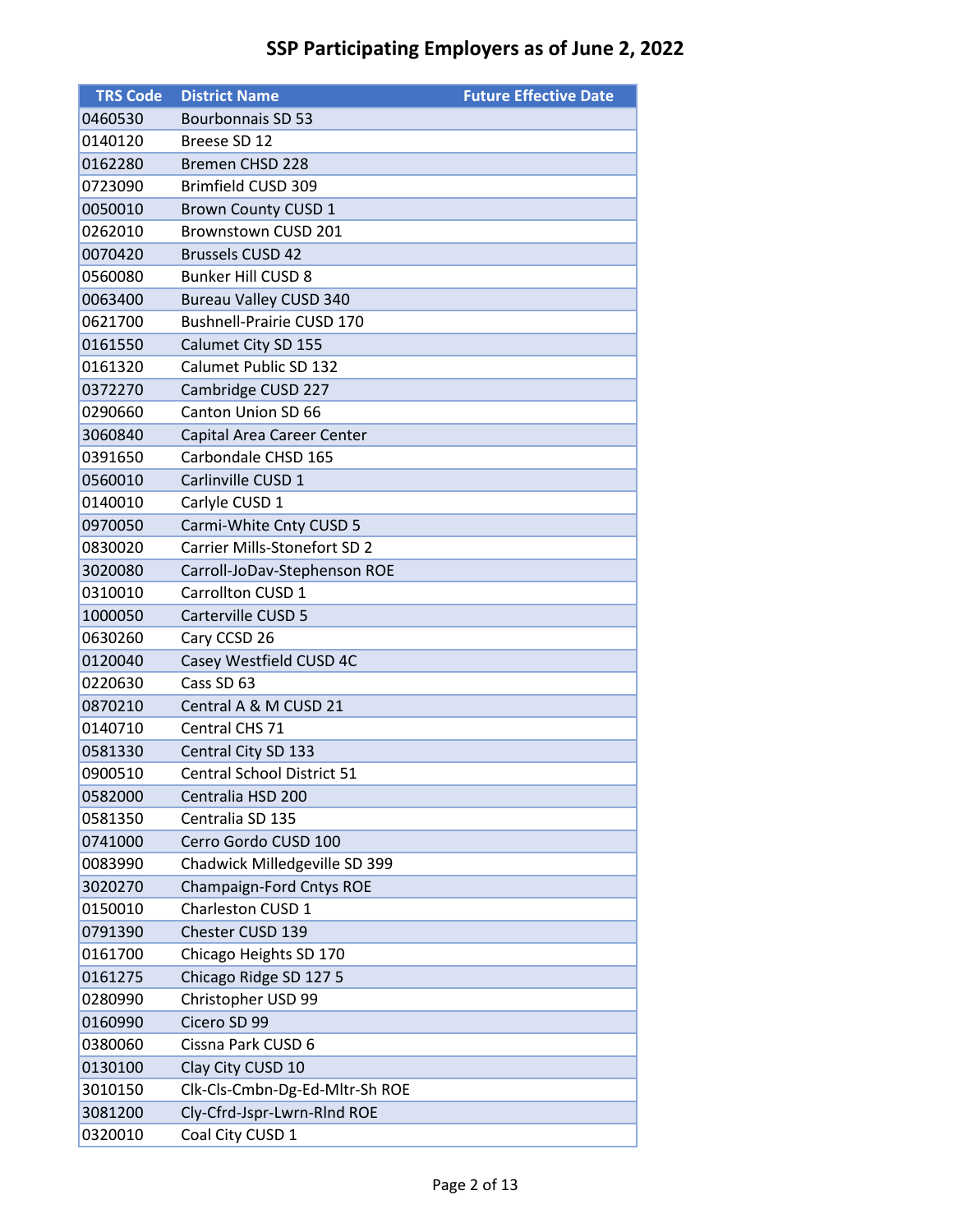| <b>TRS Code</b> | <b>District Name</b>                 | <b>Future Effective Date</b> |
|-----------------|--------------------------------------|------------------------------|
| 0570100         | Collinsville CUSD 10                 |                              |
| 0371900         | Colona School District 190           |                              |
| 0221800         | <b>Community Consolidated SD 180</b> |                              |
| 0732040         | Community CSD 204                    |                              |
| 0491170         | Community High School Dist 117       |                              |
| 0631550         | Community HSD 155                    |                              |
| 0534260         | Cornell CCSD 426                     |                              |
| 0870030         | Cowden-Herrick CUD 3A                |                              |
| 1000030         | Crab Orchard CUSD 3                  |                              |
| 0711610         | Creston CCSD 161                     |                              |
| 0992010         | Crete Monee CUSD 201U                |                              |
| 0900760         | Creve Coeur SD 76                    |                              |
| 0630470         | Crystal Lake CCSD 47                 |                              |
| 0180770         | <b>Cumberland CUSD 77</b>            |                              |
| 0892010         | Dakota CUSD 201                      |                              |
| 0921180         | Danville CCSD 118                    |                              |
| 0550610         | Decatur School District 61           |                              |
| 0491090         | Deerfield School District 109        |                              |
| 3020190         | <b>DeKalb County ROE</b>             |                              |
| 0740570         | DeLand-Weldon CUSD 57                |                              |
| 0907030         | Delavan CUSD 703                     |                              |
| 0250300         | Dieterich CUSD 30                    |                              |
| 0501750         | Dimmick CCSD 175                     |                              |
| 0900500         | <b>District 50 Schools</b>           |                              |
| 0521700         | Dixon USD 170                        |                              |
| 0380030         | Donovan CUSD 3                       |                              |
| 3010220         | Dupage County ROE                    |                              |
| 0733000         | Duquoin CUSD 300                     |                              |
| 0532320         | Dwight Common SD 232                 |                              |
| 0532300         | Dwight Township HSD 230              |                              |
| 0431190         | East Dubuque USD 119                 |                              |
| 0810370         | East Moline SD 37                    |                              |
| 0903090         | East Peoria CHSD 309                 |                              |
| 0900860         | East Peoria SD 86                    |                              |
| 3022000         | Eastern IL Area Spec Educ Coop       |                              |
| 3060150         | Eastern IL Ed for Employment         |                              |
| 0083080         | <b>Eastland CUSD 308</b>             |                              |
| 0230060         | <b>Edgar County CUSD 6</b>           |                              |
| 0110040         | Edinburg CUSD 4                      |                              |
| 3050080         | <b>Educ For Employment System</b>    |                              |
| 0240010         | <b>Edwards County CUSD 1</b>         |                              |
| 3021250         | Eisenhower Cooperative               |                              |
| 1020110         | El Paso - Gridley CUSD 11            |                              |
| 0830040         | Eldorado CUSD 4                      |                              |
| 0723220         | Elmwood CUSD 322                     |                              |
| 0992030         | Elwood CCSD 203                      |                              |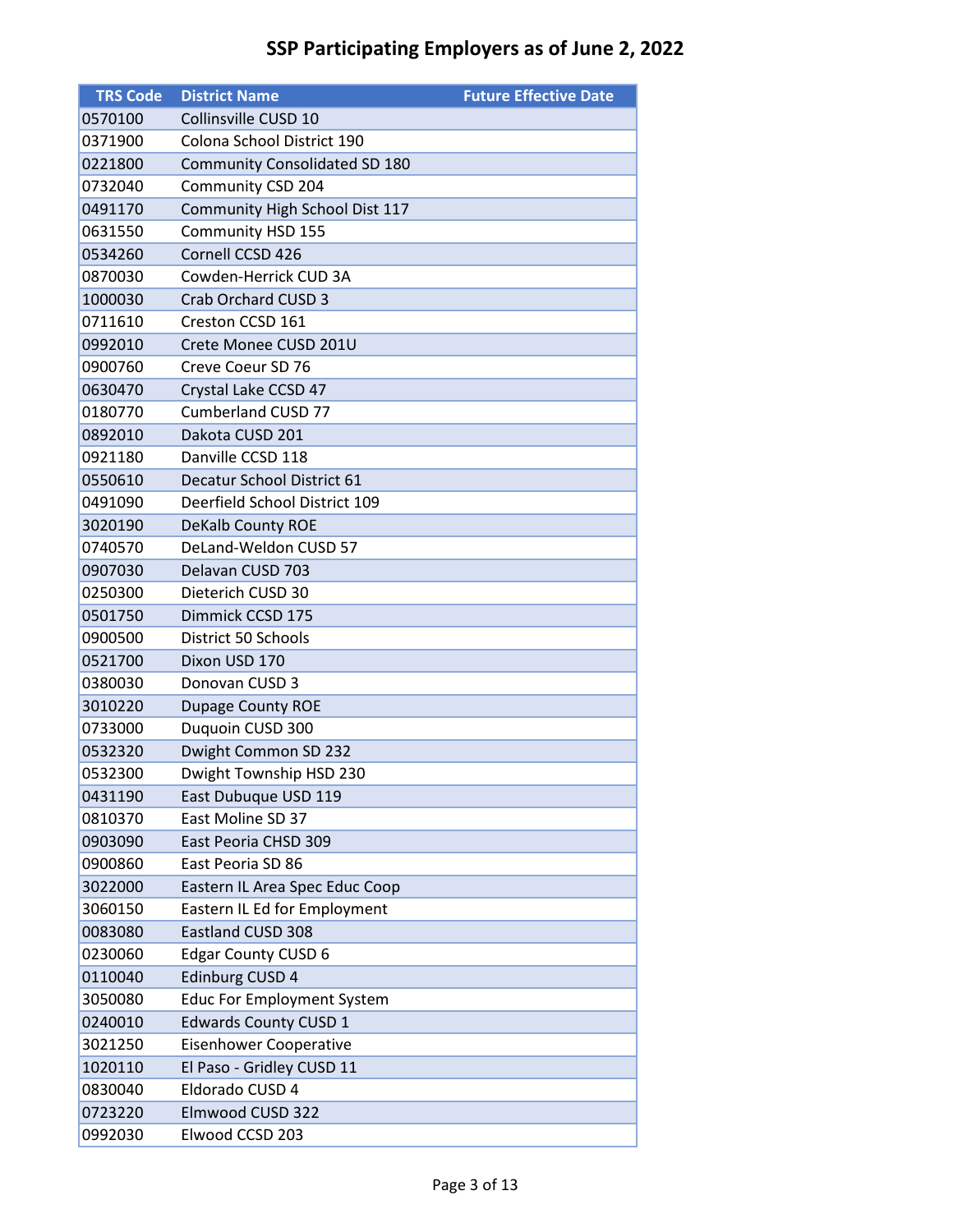| <b>TRS Code</b> | <b>District Name</b>                 | <b>Future Effective Date</b> |
|-----------------|--------------------------------------|------------------------------|
| 0490330         | <b>Emmons School District 33</b>     |                              |
| 0980010         | Erie CUSD 1                          |                              |
| 0712690         | Eswood CCSD 269                      |                              |
| 1021400         | Eureka CUSD 140                      |                              |
| 0281150         | Ewing Northern CCD 115               |                              |
| 0962250         | Fairfield CHSD 225                   |                              |
| 0961120         | Fairfield Public SD 112              |                              |
| 0722650         | Farmington Central CUSD 265          |                              |
| 0410990         | Farrington CCSD 99                   |                              |
| 0221000         | Fenton CHSD 100                      |                              |
| 0100010         | Fisher CUSD 1                        |                              |
| 0530740         | Flanagan-Cornell UD 74               |                              |
| 0130350         | Flora CUSD 35                        |                              |
| 0161420         | Forest Ridge SD 142                  |                              |
| 0712210         | Forrestville Valley CUSD 221         |                              |
| 0491140         | Fox Lake Grade SD 114                |                              |
| 0630030         | Fox River Grove CSD 3                |                              |
| 0991570         | Frankfort CCSD 157C                  |                              |
| 0281680         | Frankfort CUSD 168                   |                              |
| 0160840         | Franklin Park SD 84                  |                              |
| 0820700         | Freeburg CCSD 70                     |                              |
| 0891450         | Freeport School District 145         |                              |
| 0290030         | <b>Fulton County CUSD 3</b>          |                              |
| 0830010         | Galatia CUSD 1                       |                              |
| 0431200         | Galena USD 120                       |                              |
| 0482050         | Galesburg CUSD 205                   |                              |
| 0320720         | Gardner CCSD 72C                     |                              |
| 0490370         | Gavin School District 37             |                              |
| 0161330         | Gen George Patton SD 133             |                              |
| 0372280         | Geneseo CUSD 228                     |                              |
| 0453040         | Geneva CUSD 304                      |                              |
| 0920040         | Georgetown-Ridge Farm CUD 4          |                              |
| 1020690         | Germantown Hills SD 69               |                              |
| 0140600         | Germantown SD 60                     |                              |
| 0391300         | Giant City CCSD 130                  |                              |
| 0101880         | Gifford CCSD 188                     |                              |
| 0560070         | Gillespie CUSD 7                     |                              |
| 0220620         | Gower SD 62                          |                              |
| 0500950         | <b>Grand Ridge CCSD 95</b>           |                              |
| 0460060         | <b>Grant Park CUSD 6</b>             |                              |
| 0490360         | <b>Grass Lake School District 36</b> |                              |
| 0490460         | Grayslake CCSD 46                    |                              |
| 0491270         | Grayslake CHSD 127                   |                              |
| 0970010         | Grayville CUSD 1                     |                              |
| 0310100         | Greenfield CUSD 10                   |                              |
| 3060320         | <b>Grundy Area Vocational Center</b> |                              |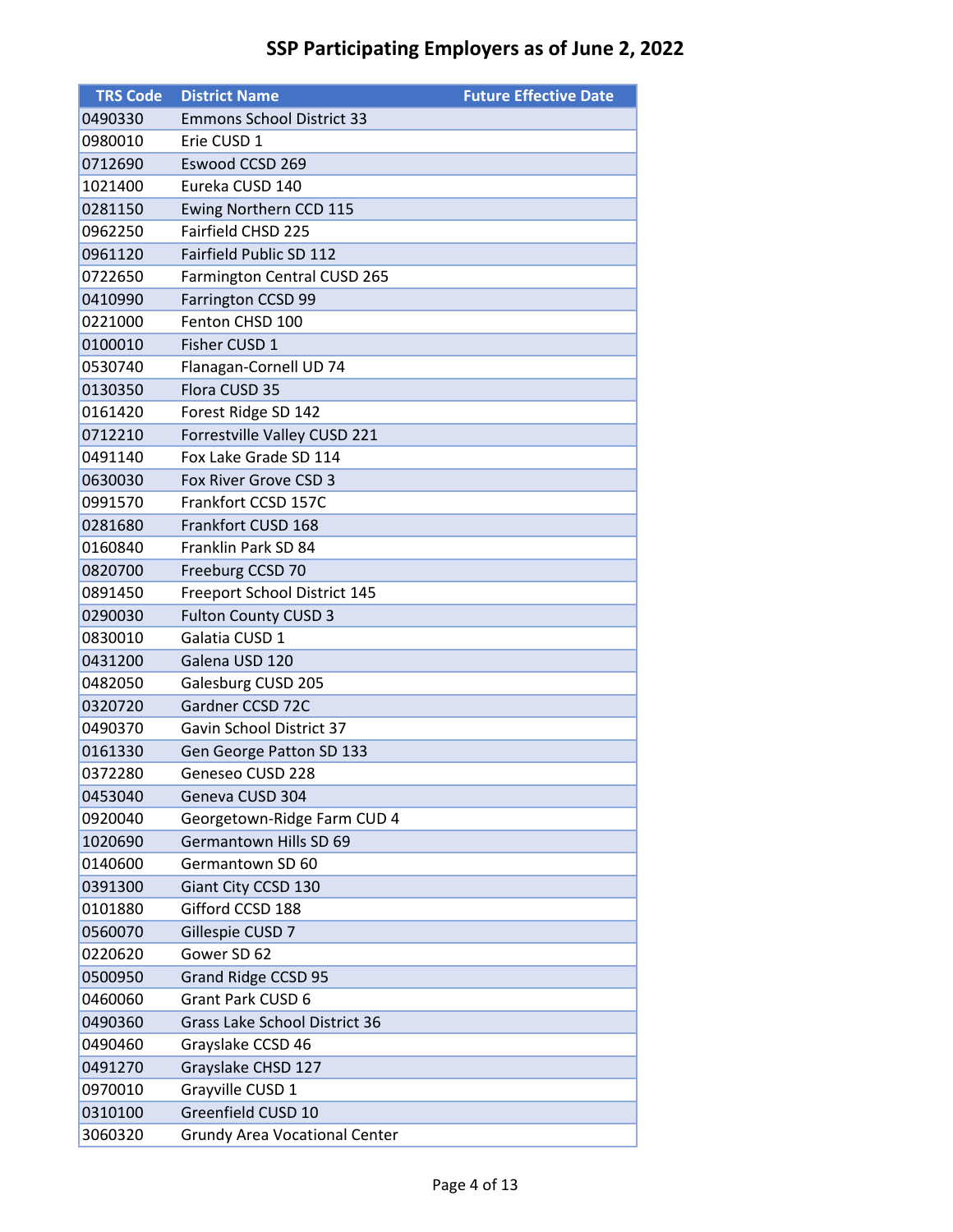| <b>TRS Code</b> | <b>District Name</b>             | <b>Future Effective Date</b> |
|-----------------|----------------------------------|------------------------------|
| 3020320         | Grundy Co Spec Ed Coop           |                              |
| 0490560         | <b>Gurnee School District 56</b> |                              |
| 0065020         | Hall HSD 502                     |                              |
| 0810290         | Hampton School District 29       |                              |
| 0350010         | Hardin County CUSD 1             |                              |
| 1011220         | Harlem USD 122                   |                              |
| 0830030         | Harrisburg CUSD 3                |                              |
| 0630500         | Harvard CUSD 50                  |                              |
| 0161520         | Harvey SD 152                    |                              |
| 0161525         | Hazel Crest SD 152 5             |                              |
| 3020370         | Henry - Stark Co Spec Ed Dist    |                              |
| 0590050         | Henry-Senachwine CUSD 5          |                              |
| 0100080         | Heritage CUSD 8                  |                              |
| 1000040         | Herrin CUSD 4                    |                              |
| 0460020         | Herscher CUSD 2                  |                              |
| 0640040         | Heyworth CUSD 4                  |                              |
| 0194260         | Hiawatha CUSD 426                |                              |
| 0821160         | High Mount SD 116                |                              |
| 0570050         | <b>Highland CUSD 5</b>           |                              |
| 0680030         | Hillsboro CUSD 3                 |                              |
| 0160930         | Hillside SD 93                   |                              |
| 0194290         | Hinckley Big Rock CUSD 429       |                              |
| 0221810         | Hinsdale CCSD 181                |                              |
| 0723280         | Hollis CSD 328                   |                              |
| 0990330         | Homer CCSD 33                    |                              |
| 0162330         | Homewood-Flossmoor CHSD 233      |                              |
| 1012070         | Hononegah CHSD 207               |                              |
| 0920110         | Hoopeston Area CUSD 11           |                              |
| 0631580         | Huntley CSD 158                  |                              |
| 0170010         | Hutsonville CUSD 1               |                              |
| 0723270         | Illini Bluffs CUSD 327           |                              |
| 0723210         | Illinois Valley Central 321      |                              |
| 0194250         | <b>Indian Creek CUSD 425</b>     |                              |
| 3060190         | Indian Valley Vocational Ctr     |                              |
| 0380090         | <b>Iroquois County CUSD 9</b>    |                              |
| 3070270         | Iroquois Spec Educ Association   |                              |
| 0380100         | Iroquois West CUSD 10            |                              |
| 3030460         | Iroquois-Kankakee Cntys ROE      |                              |
| 0580070         | Iuka CCSD 7                      |                              |
| 0162010         | J S Morton HSD 201               |                              |
| 0691170         | Jacksonville SD 117              |                              |
| 0960170         | Jasper CCSD 17                   |                              |
| 3060430         | JoDaviess Carroll CTEA           |                              |
| 0630120         | Johnsburg CUSD 12                |                              |
| 1000010         | Johnston City CUSD 1             |                              |
| 0990860         | Joliet School District 86        |                              |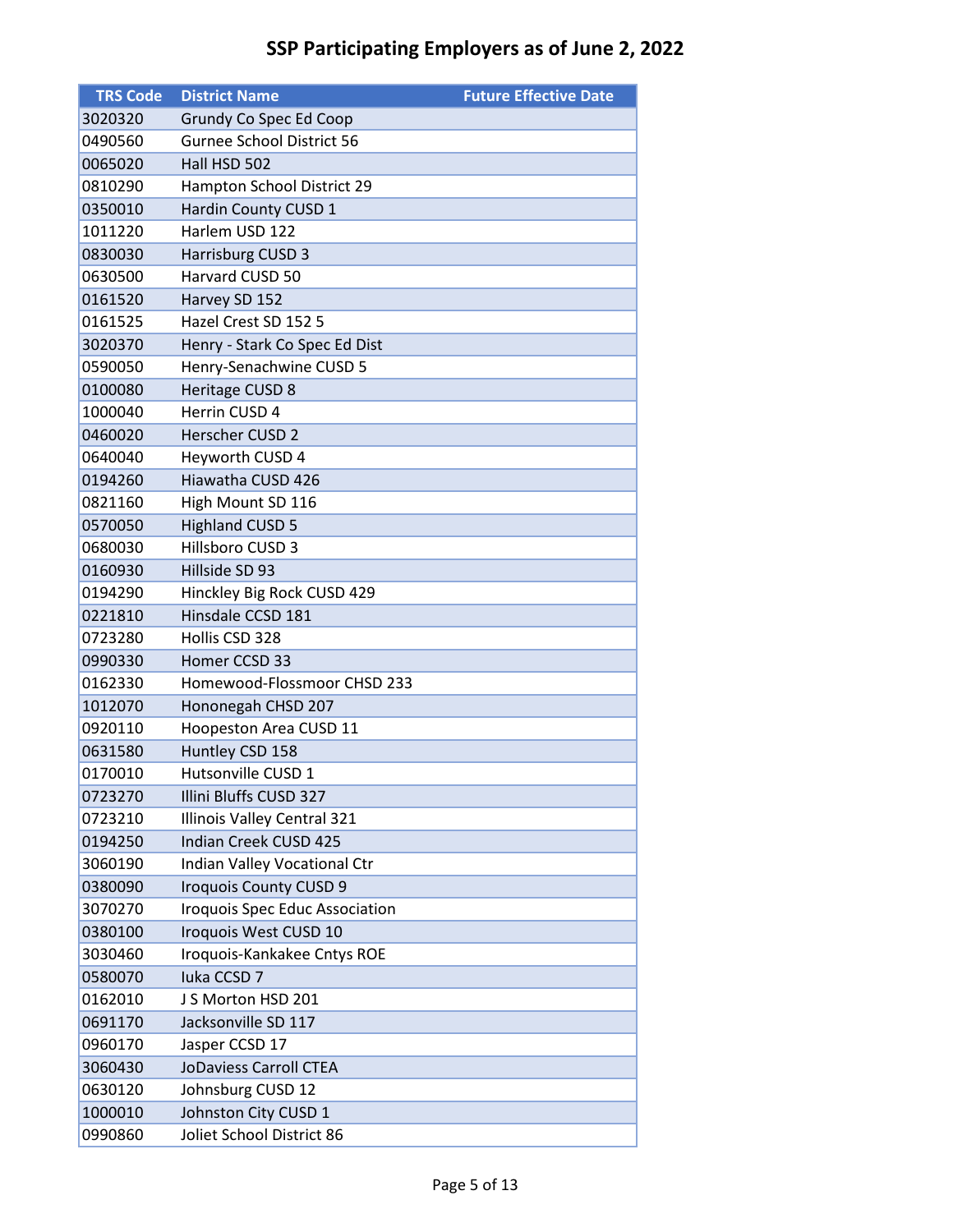| <b>TRS Code</b> | <b>District Name</b>          | <b>Future Effective Date</b> |
|-----------------|-------------------------------|------------------------------|
| 0992040         | Joliet TWP HSD 204            |                              |
| 0453020         | Kaneland CUSD 302             |                              |
| 3060460         | Kankakee Area Career Center   |                              |
| 3020460         | Kankakee Area Spec Educ Coop  |                              |
| 0230030         | Kansas CUSD 3                 |                              |
| 3020580         | Kaskaskia Special Education   |                              |
| 0220200         | Keeneyville SD 20             |                              |
| 0160380         | Kenilworth SD 38              |                              |
| 0372290         | Kewanee CUSD 229              |                              |
| 0490960         | Kildeer Countryside CCSD 96   |                              |
| 0711440         | Kings CSD 144                 |                              |
| 0161400         | Kirby SD 140                  |                              |
| 3100190         | Kishwaukee Educ Consortium    |                              |
| 0482020         | Knoxville CUSD 202            |                              |
| 3020480         | Knox-Warren Spec Educ Dist    |                              |
| 0161060         | La Grange Highlands SD 106    |                              |
| 0161020         | La Grange SD 102              |                              |
| 0161050         | La Grange South SD 105        |                              |
| 0343470         | La Harpe CSD 347              |                              |
| 0063030         | La Moille CUSD 303            |                              |
| 0501200         | La Salle-Peru TWP HSD 120     |                              |
| 0490650         | Lake Bluff Elementary SD 65   |                              |
| 0221080         | Lake Park CHSD 108            |                              |
| 0490410         | Lake Villa CCSD 41            |                              |
| 0490950         | Lake Zurich CUSD 95           |                              |
| 0990700         | Laraway CCSD 70               |                              |
| 0510200         | Lawrence County CUSD 20       |                              |
| 0820090         | Lebanon CUSD 9                |                              |
| 0162100         | Lemont TWP HSD 210            |                              |
| 0161130         | Lemont-Bromberek CSD 113      |                              |
| 0892020         | Lena Winslow CUSD 202         |                              |
| 0640070         | Lexington CUSD 7              |                              |
| 0010020         | Liberty CUSD 2                |                              |
| 0491280         | Libertyville CHSD 128         |                              |
| 0723100         | Limestone CHSD 310            |                              |
| 0723160         | Limestone Walters CCSD 316    |                              |
| 0544040         | Lincoln CHSD 404              |                              |
| 0161560         | Lincoln ESD 156               |                              |
| 3100990         | Lincoln Regional Safe School  |                              |
| 0491030         | Lincolnshire-Prairie View 103 |                              |
| 3020990         | Lincoln-Way Area Spec Educ    |                              |
| 0992100         | Lincoln-Way CHSD 210          |                              |
| 0160740         | Lincolnwood SD 74             |                              |
| 0160920         | Lindop SD 92                  |                              |
| 0222020         | Lisle CUSD 202                |                              |
| 0680120         | Litchfield CUSD 12            |                              |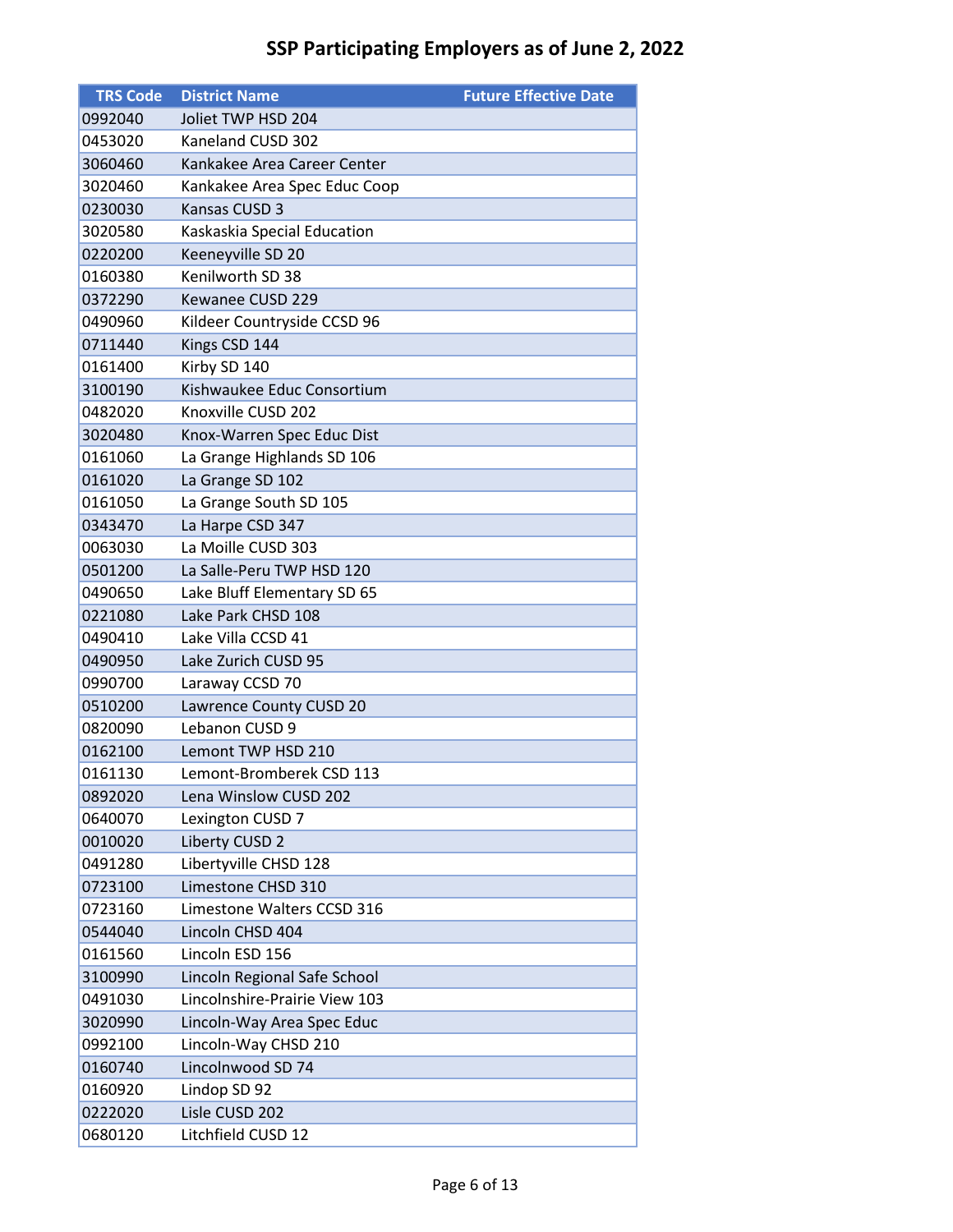| <b>TRS Code</b> | <b>District Name</b>           | <b>Future Effective Date</b> |
|-----------------|--------------------------------|------------------------------|
| 0990910         | Lockport School District 91    |                              |
| 0992050         | Lockport TWP HSD 205           |                              |
| 0504250         | Lostant CUSD 425               |                              |
| 0101420         | Ludlow CCSD 142                |                              |
| 0621850         | Macomb CUSD 185                |                              |
| 0100030         | Mahomet Seymour CUSD 3         |                              |
| 0160830         | Mannheim SD 83                 |                              |
| 3060580         | Mar-Clin-Was Co Car Tec Ed Sys |                              |
| 0631540         | Marengo CHSD 154               |                              |
| 0631650         | Marengo-Union ECSD 165         |                              |
| 1000020         | <b>Marion CUSD 2</b>           |                              |
| 0820400         | Marissa CUSD 40                |                              |
| 0501500         | Marseilles Elementary SD 150   |                              |
| 0120020         | Marshall CUSD 2C               |                              |
| 0820190         | Mascoutah CUSD 19              |                              |
| 0610010         | Massac USD 1                   |                              |
| 0160890         | Maywood SD 89                  |                              |
| 0410120         | McClellan CCSD 12              |                              |
| 0631560         | McHenry CHSD 156               |                              |
| 0640050         | <b>McLean County USD 5</b>     |                              |
| 0220110         | Medinah ESD 11                 |                              |
| 0502890         | Mendota CCSD 289               |                              |
| 0502800         | Mendota TWP HSD 280            |                              |
| 0664040         | Mercer County SD 404           |                              |
| 0690110         | Meredosia-Chambersburg SD 11   |                              |
| 0771010         | Meridian CUSD 101              |                              |
| 0550150         | <b>Meridian CUSD 15</b>        |                              |
| 1020010         | Metamora CCSD 1                |                              |
| 0590070         | Midland CUSD 7                 |                              |
| 3020110         | Mid-State Special Education    |                              |
| 0381240         | Milford Area Public SD 124     |                              |
| 0490240         | Millburn CCSD 24               |                              |
| 0821600         | Millstadt CCSD 160             |                              |
| 0322010         | Minooka CCSD 201               |                              |
| 0321110         | Minooka CHS 111                |                              |
| 0991590         | Mokena School District 159     |                              |
| 0810400         | Moline USD 40                  |                              |
| 0942380         | Monmouth - Roseville CUSD 238  |                              |
| 0740250         | Monticello CUSD 25             |                              |
| 0981450         | Montmorency CCSD 145           |                              |
| 0321010         | Morris CHSD 101                |                              |
| 0980060         | Morrison CUSD 6                |                              |
| 0110010         | Morrisonville CUSD 1           |                              |
| 0907090         | Morton CUSD 709                |                              |
| 0560050         | Mt Olive USD 5                 |                              |
| 0410800         | Mt Vernon School District 80   |                              |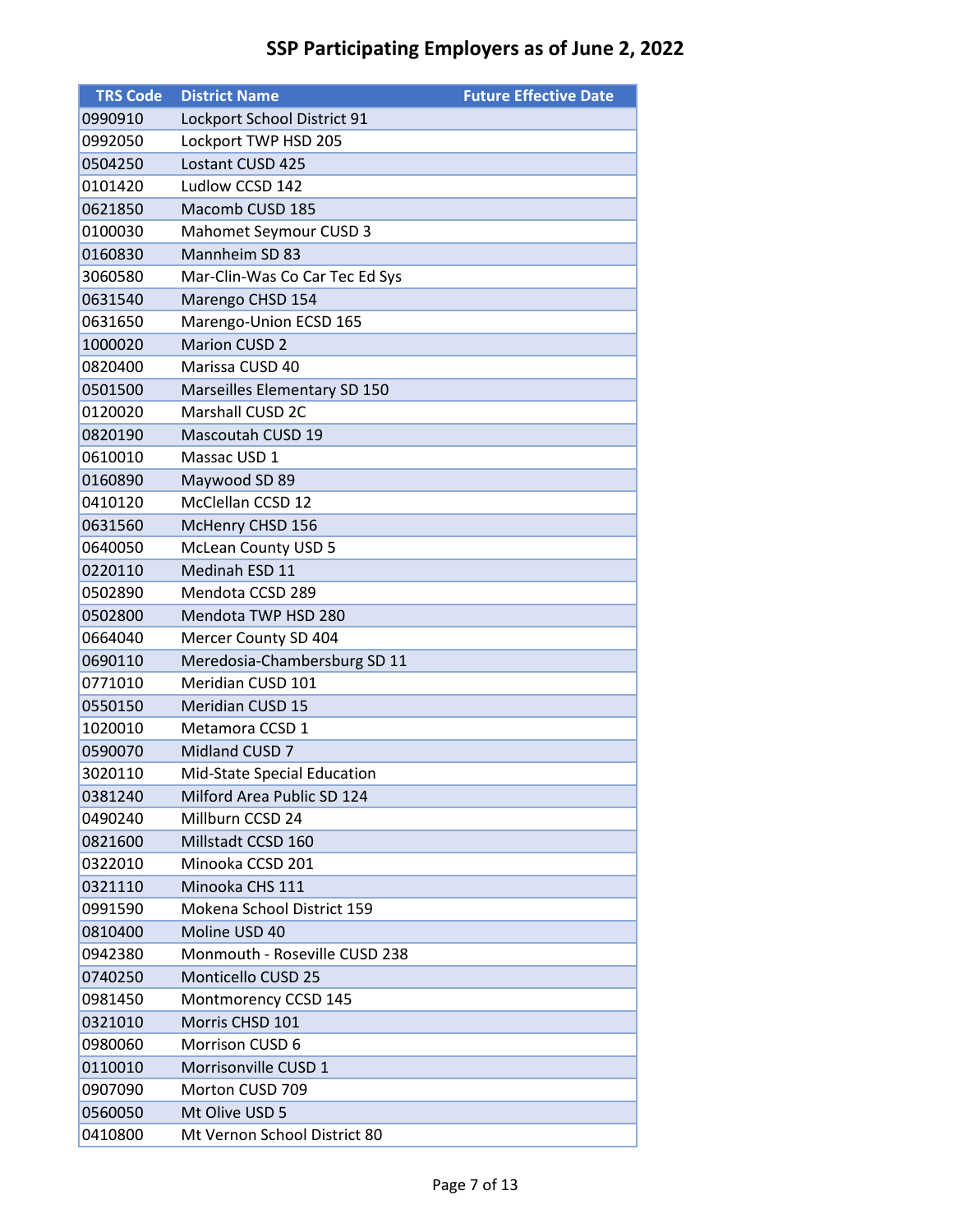| <b>TRS Code</b> | <b>District Name</b>              | <b>Future Effective Date</b> |
|-----------------|-----------------------------------|------------------------------|
| 0412010         | Mt Vernon TWP HSD 201             |                              |
| 0030010         | Mulberry Grove CUSD 1             |                              |
| 0391860         | Murphysboro CUSD 186              |                              |
| 0222030         | Naperville CUSD 203               | Effective July 1, 2022       |
| 0950490         | Nashville CCSD 49                 |                              |
| 0950990         | Nashville CHSD 99                 |                              |
| 0320240         | Nettle Creek CCSD 24C             |                              |
| 0840160         | New Berlin CUSD 16                |                              |
| 0960060         | New Hope CCSD 6                   |                              |
| 0470660         | Newark CCSD 66                    |                              |
| 0470180         | Newark CHSD 18                    |                              |
| 0630020         | Nippersink School District 2      |                              |
| 0680220         | <b>Nokomis CUSD 22</b>            |                              |
| 0160800         | Norridge SD 80                    |                              |
| 0970030         | Norris City-Omaha-Enfield SD      |                              |
| 0130250         | North Clay CUSD 25                |                              |
| 0310030         | North Greene USD 3                |                              |
| 0560340         | North Mac CUSD 34                 |                              |
| 0161170         | North Palos SD 117                |                              |
| 0162250         | Northfield TWP HSD 225            |                              |
| 3020890         | Northwest Special Education       |                              |
| 0560020         | Northwestern CUSD 2               |                              |
| 3020040         | <b>NPT Special Education Coop</b> |                              |
| 3170160         | <b>NSSEO</b>                      |                              |
| 0720680         | Oak Grove East SD 68              |                              |
| 0161230         | Oak Lawn Hometown SD 123          |                              |
| 0160970         | Oak Park ESD 97                   |                              |
| 0150050         | Oakland CUSD 5                    |                              |
| 0820900         | OFallon CCSD 90                   |                              |
| 0822030         | OFallon THSD 203                  |                              |
| 3020710         | Ogle Cnty Spec Educ               |                              |
| 0501250         | Oglesby Elementary SD 125         |                              |
| 0640160         | Olympia CUSD 16                   |                              |
| 0892030         | Orangeville CUSD 203              |                              |
| 0712200         | Oregon CUSD 220                   |                              |
| 0161350         | Orland Park SD 135                |                              |
| 0501410         | Ottawa Elementary SD 141          |                              |
| 0501400         | Ottawa TWP HSD 140                |                              |
| 0170030         | Palestine CUSD 3                  |                              |
| 0110080         | Pana CUSD 8                       |                              |
| 0238000         | Paris Cooperative High School     |                              |
| 0230040         | Paris CUSD 4                      |                              |
| 0230950         | Paris-Union SD 95                 |                              |
| 0161630         | Park Forest SD 163                |                              |
| 0522710         | Paw Paw CUSD 271                  |                              |
| 0840110         | Pawnee CUSD 11                    |                              |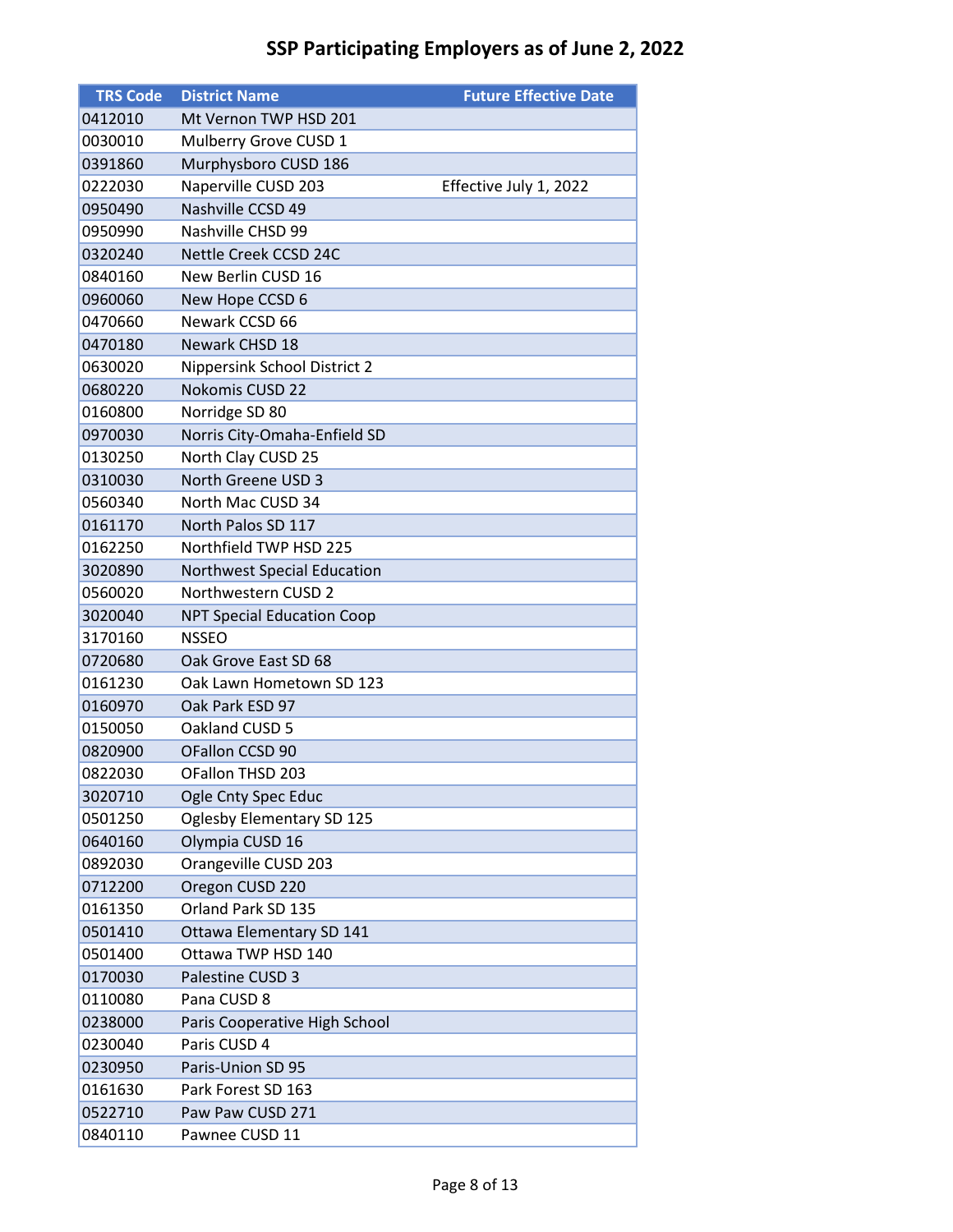| <b>TRS Code</b>    | <b>District Name</b>                                     | <b>Future Effective Date</b> |
|--------------------|----------------------------------------------------------|------------------------------|
| 0270100            | Paxton-Buckley-Loda 10                                   |                              |
| 0892000            | Pearl City CUSD 200                                      |                              |
| 0903030            | Pekin CHSD 303                                           |                              |
| 0901080            | Pekin Public SD 108                                      |                              |
| 0462590            | Pembroke CCSD 259                                        |                              |
| 3010720            | Peoria County ROE                                        |                              |
| 0723250            | Peoria Heights CUSD 325                                  |                              |
| 0721500            | Peoria SD 150                                            |                              |
| 0992070            | Peotone CUSD 207                                         |                              |
| 0501240            | Peru Elementary SD 124                                   |                              |
| 3110220            | Philip J Rock Service Center                             |                              |
| 0731010            | Pinckneyville CHSD 101                                   |                              |
| 0730500            | Pinckneyville SD 50                                      |                              |
| 0992020            | Plainfield SD 202                                        |                              |
| 3020471            | Plano Area Special Educ Coop                             |                              |
| 0470880            | Plano CUSD 88                                            |                              |
| 0750030            | Pleasant Hill CUSD 3                                     |                              |
| 0720690            | Pleasant Hill SD 69                                      |                              |
| 0840080            | <b>Pleasant Plains CUSD 8</b>                            |                              |
| 0712220            | Polo CUSD 222                                            |                              |
| 0534290            | Pontiac CCSD 429                                         |                              |
| 0530900            | Pontiac Township HSD 90                                  |                              |
|                    |                                                          |                              |
| 0760010            | Pope County CUSD 1                                       |                              |
| 0652020            | Porta CUSD 202                                           | Effective August 15, 2022    |
| 0161435            | Posen Robbins ESD 143 5                                  |                              |
| 0920100            | Potomac CUSD 10                                          |                              |
| 0530080            | <b>Prairie Central CUSD 8</b>                            |                              |
| 4010490            | <b>Prairie Crossing</b>                                  |                              |
| 0061150            | Princeton ESD 115                                        |                              |
| 0723260            | Princeville CUSD 326                                     |                              |
| 0980030            | Prophetstown-Lyndon-Tampico SD                           |                              |
| 0785350            | Putnam County CUSD 535                                   |                              |
| 0220160            | Queen Bee SD 16                                          |                              |
| 0580010            | Raccoon CSD 1                                            |                              |
| 0262040            | Ramsey CUSD 204                                          |                              |
| 0101370            | Rantoul City SD 137                                      |                              |
| 0101930            | Rantoul Twp HSD 193                                      |                              |
| 0510100            | Red Hill CUSD 10                                         |                              |
| 0992550            | Reed Custer CUSD 255                                     |                              |
| 3080130            | Regional Office of Educ 13                               |                              |
| 3080170            | Regional Office of Educ 17                               |                              |
| 3080030            | Regional Office of Educ 3                                |                              |
| 3080300            | Regional Office of Educ 30                               |                              |
| 3080330            | Regional Office of Educ 33                               |                              |
| 3080470<br>3080510 | Regional Office of Educ 47<br>Regional Office of Educ 51 |                              |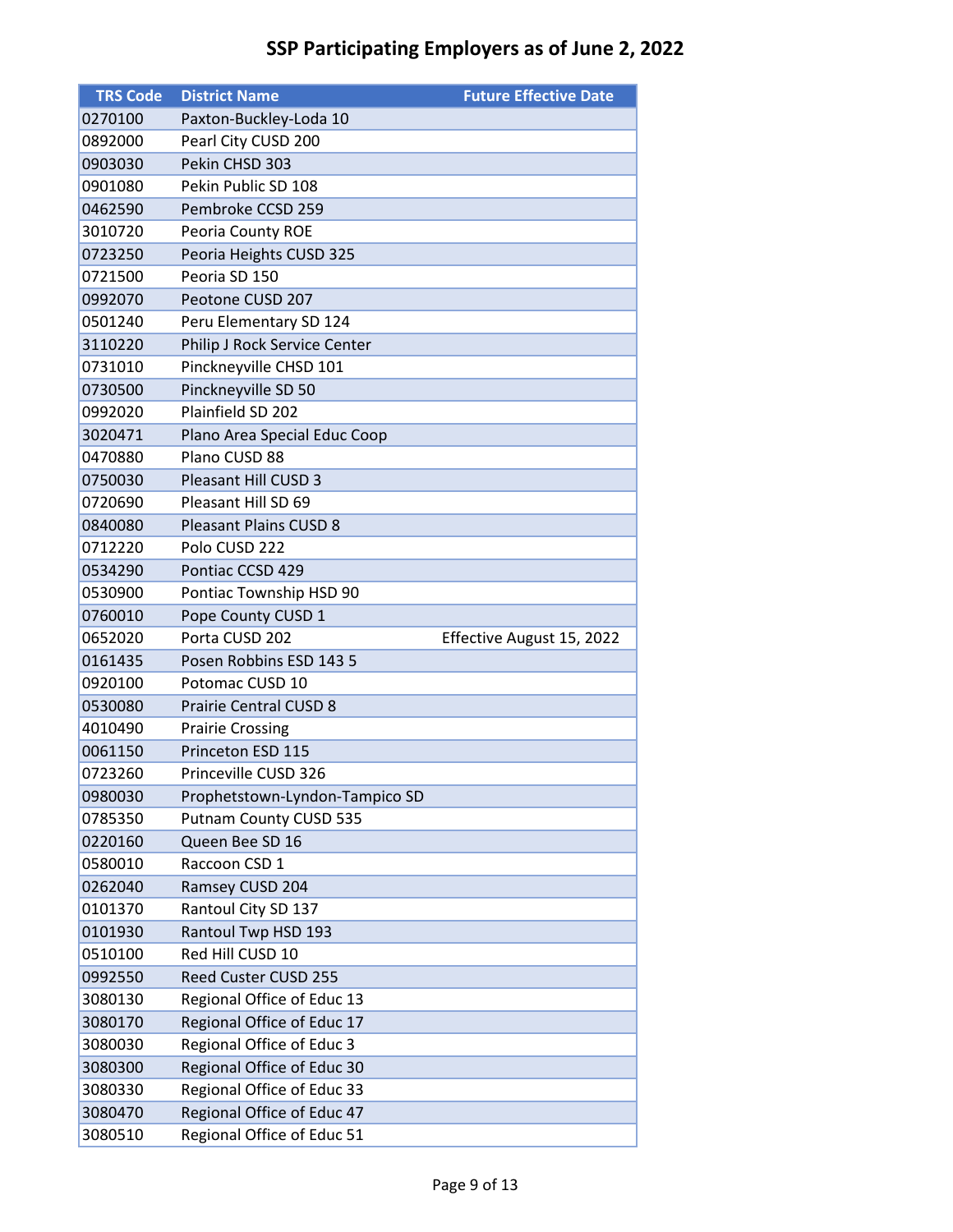| <b>TRS Code</b> | <b>District Name</b>             | <b>Future Effective Date</b> |
|-----------------|----------------------------------|------------------------------|
| 3080600         | Regional Office of Educ 53       |                              |
| 0800010         | <b>Richland County CUSD 1</b>    |                              |
| 0631570         | Richmond Burton CHSD 157         |                              |
| 0640190         | Ridgeview CUSD 19                |                              |
| 0980020         | <b>River Bend CUSD 2</b>         |                              |
| 0160855         | River Grove SD 85 5              |                              |
| 0811000         | Riverdale CUSD 100               |                              |
| 0160960         | Riverside SD 96                  |                              |
| 0840140         | <b>Riverton CUSD 14</b>          |                              |
| 1020600         | Roanoke Benson CUSD 60           |                              |
| 0900850         | Robein School District 85        |                              |
| 0712310         | Rochelle CCSD 231                |                              |
| 0712120         | Rochelle TWP HSD 212             |                              |
| 0840030         | Rochester CUSD 3A                |                              |
| 0980130         | Rock Falls Elementary SD 13      |                              |
| 0983010         | Rock Falls TWP HSD 301           |                              |
| 3070000         | Rock Island County ROE           |                              |
| 0810410         | Rock Island SD 41                |                              |
| 0990840         | Rockdale School District 84      |                              |
| 1012050         | Rockford School District 205     |                              |
| 3080190         | <b>ROE Professional Services</b> |                              |
| 0220120         | Roselle SD 12                    |                              |
| 0920070         | Rossville-Alvin CUSD 7           |                              |
| 0491160         | Round Lake Area SD 116           |                              |
| 0482080         | ROWVA CUSD 208                   |                              |
| 0570010         | Roxana CUSD 1                    |                              |
| 0586000         | Salem CHSD 600                   |                              |
| 0220480         | Salt Creek SD 48                 |                              |
| 0925120         | Salt Fork CUSD 512               |                              |
| 0161720         | Sandridge SD 172                 |                              |
| 3020840         | Sangamon Area Special Educ       |                              |
| 0320600         | Saratoga CCSD 60C                |                              |
| 3080220         | <b>SASED</b>                     |                              |
| 0432110         | Scales Mound CUSD 211            |                              |
| 0160540         | Schaumburg CCSD 54               |                              |
| 0160810         | Schiller Park SD 81              |                              |
| 0850050         | Schuyler - Industry CUSD 5       |                              |
| 3090160         | SEJA 803 PAEC                    |                              |
| 0580100         | Selmaville CCSD 10               |                              |
| 0501700         | Seneca CCSD 170                  |                              |
| 0501600         | Seneca TWP HSD 160               |                              |
| 0500020         | Serena CUSD 2                    |                              |
| 0281960         | Sesser-Valier CUSD 196           |                              |
| 0870040         | Shelbyville CUSD 4               |                              |
| 0812000         | Sherrard CUSD 200                |                              |
| 0230010         | Shiloh CUSD 1                    |                              |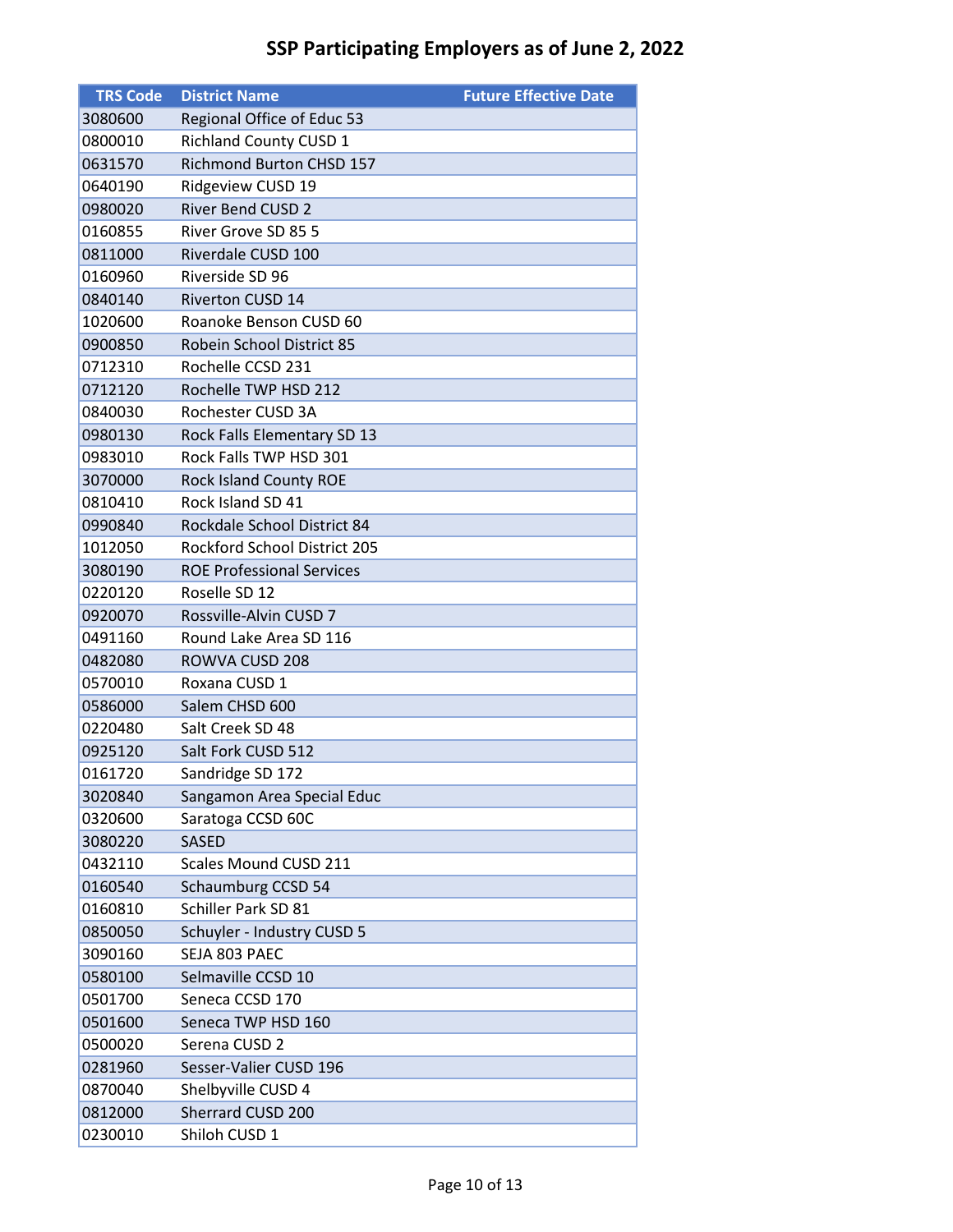| <b>TRS Code</b> | <b>District Name</b>             | <b>Future Effective Date</b> |
|-----------------|----------------------------------|------------------------------|
| 1011340         | Shirland CCSD 134                |                              |
| 0810340         | Silvis School District 34        |                              |
| 0160720         | Skokie-Fairview SD 72            |                              |
| 0821300         | Smithton CCSD 130                |                              |
| 1013200         | South Beloit CUSD 320            |                              |
| 0584010         | South Central CUSD 401           |                              |
| 3020510         | South Eastern Special Educ       |                              |
| 0161500         | South Holland SD 150             |                              |
| 3020560         | South Macoupin Asoc for Sp Ed    |                              |
| 3170990         | South Will Cnty Coop Spec Ed     |                              |
| 0343370         | Southeastern CUSD 337            |                              |
| 3020160         | Southwest Cook Coop Spec Educ    |                              |
| 0791400         | Sparta CUSD 140                  |                              |
| 3020720         | Special Educ of Peoria Cnty      |                              |
| 3020530         | <b>Special Education Coop</b>    |                              |
| 3080160         | <b>SPEED</b>                     |                              |
| 0290040         | Spoon River Valley CUSD 4        |                              |
| 0411780         | Spring Garden CCSD 178           |                              |
| 0906060         | Spring Lake CCSD 606             |                              |
| 0060990         | Spring Valley CCSD 99            |                              |
| 0841860         | Springfield SD 186               |                              |
| 0462560         | St Anne CCSD 256                 |                              |
| 0463020         | St Anne CHSD 302                 |                              |
| 0453030         | St Charles CUSD 303              |                              |
| 3030820         | St Clair Co Reg Educ Programs    |                              |
| 3010820         | <b>St Clair County ROE</b>       |                              |
| 0262020         | St Elmo CUSD 202                 |                              |
| 0462580         | St George CCSD 258               |                              |
| 0101690         | St Joseph CCSD 169               |                              |
| 0103050         | St Joseph Ogden CHS 305          |                              |
| 0820300         | St Libory CSD 30                 |                              |
| 0140140         | St Rose SD 14                    |                              |
| 0881000         | <b>Stark County CUSD 100</b>     |                              |
| 0560060         | <b>Staunton CUSD 6</b>           |                              |
| 0791380         | Steeleville CUSD 138             |                              |
| 0161940         | Steger SD 194                    |                              |
| 0980050         | <b>Sterling CUSD 5</b>           |                              |
| 0522200         | <b>Steward Elementary SD 220</b> |                              |
| 0870050         | Stewardson-Strasburg CUSD 5      |                              |
| 0432060         | Stockton CUSD 206                |                              |
| 0500440         | <b>Streator Elementary SD 44</b> |                              |
| 0500400         | Streator TWP HSD 40              |                              |
| 0530050         | <b>Streator Woodland CUSD 5</b>  |                              |
| 0703000         | Sullivan CUSD 300                |                              |
| 0991610         | Summit Hill SD 161               |                              |
| 0990900         | <b>Taft School District 90</b>   |                              |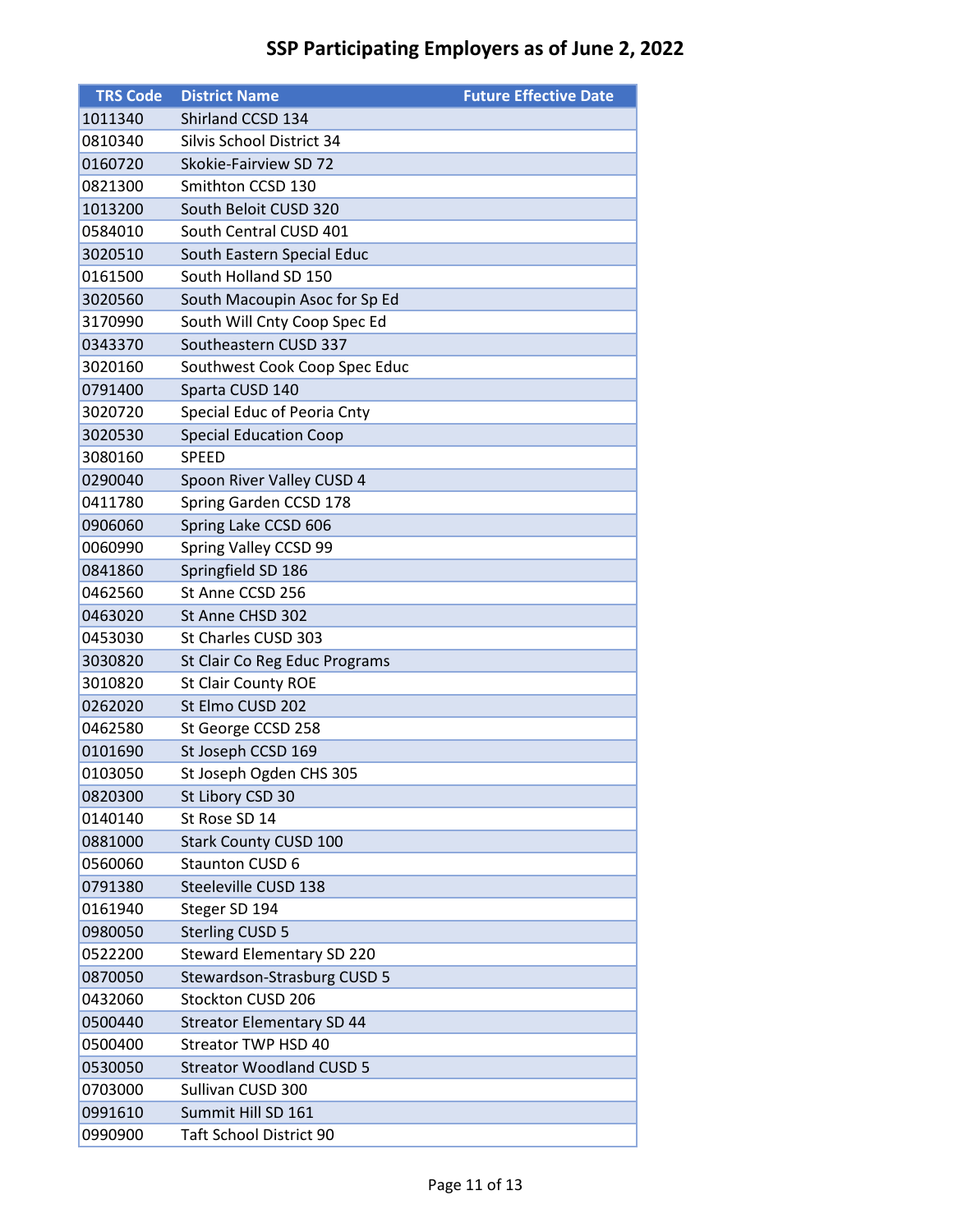| <b>TRS Code</b> | <b>District Name</b>                 | <b>Future Effective Date</b> |
|-----------------|--------------------------------------|------------------------------|
| 0730050         | Tamaroa SD 5                         |                              |
| 0110030         | Taylorville CUSD 3                   |                              |
| 0250500         | Teutopolis CUSD 50                   |                              |
| 0101300         | Thomasboro CCSD 130                  |                              |
| 0281740         | Thompsonville CUSD 174               |                              |
| 0161540         | Thornton SD 154                      |                              |
| 0100070         | <b>Tolono CUSD 7</b>                 |                              |
| 0162140         | Township HSD 214                     |                              |
| 0907020         | <b>Tremont CUSD 702</b>              |                              |
| 0840010         | Tri City CUSD 1                      |                              |
| 0570020         | <b>Triad CUSD 2</b>                  | Effective August 1, 2022     |
| 0391760         | Trico CUSD 176                       |                              |
| 3021860         | <b>Tri-County Spec Educ Coop</b>     |                              |
| 3020640         | <b>Tri-County Special Education</b>  |                              |
| 0640030         | Tri-Valley CUSD 3                    |                              |
| 0213010         | Tuscola CUSD 301                     |                              |
| 0990810         | Union School District 81             |                              |
| 0391400         | Unity Point CCSD 140                 |                              |
| 0101160         | Urbana SD 116                        |                              |
| 0290020         | VIT Community USD 2                  |                              |
| 0262030         | Vandalia CUSD 203                    |                              |
| 3020920         | Vermilion Assoc Spec Educ            |                              |
| 0441330         | Vienna TWP HSD 133                   |                              |
| 0213020         | Villa Grove CUSD 302                 |                              |
| 0090640         | Virginia CUSD 64                     |                              |
| 3020930         | Wabash & Ohio Valley Spec Educ       |                              |
| 0933480         | Wabash CUSD 348                      |                              |
| 0501850         | Waltham CCSD 185                     |                              |
| 0432050         | Warren CUSD 205                      |                              |
| 0491210         | Warren TWP HSD 121                   |                              |
| 0550110         | Warrensburg-Latham CUSD 11           |                              |
| 0903080         | <b>Washington CHSD 308</b>           |                              |
| 0900520         | <b>Washington School District 52</b> |                              |
| 0670050         | Waterloo CUSD 5                      |                              |
| 0490600         | Waukegan CUSD 60                     |                              |
| 0961000         | Wayne City CUSD 100                  |                              |
| 0140030         | Wesclin CUSD 3                       |                              |
| 0083140         | West Carroll CUSD 314                |                              |
| 0362350         | <b>West Central CUSD 235</b>         |                              |
| 3020290         | West Central IL Spec Educ Coop       |                              |
| 0220940         | West Chicago CHSD 94                 |                              |
| 0220330         | West Chicago ESD 33                  |                              |
| 0161470         | West Harvey Dixmoor SD 147           |                              |
| 0540920         | West Lincoln-Broadwell SD 92         |                              |
| 0621030         | West Prairie CUSD 103                |                              |
| 0950100         | West Washington CUSD 10              |                              |